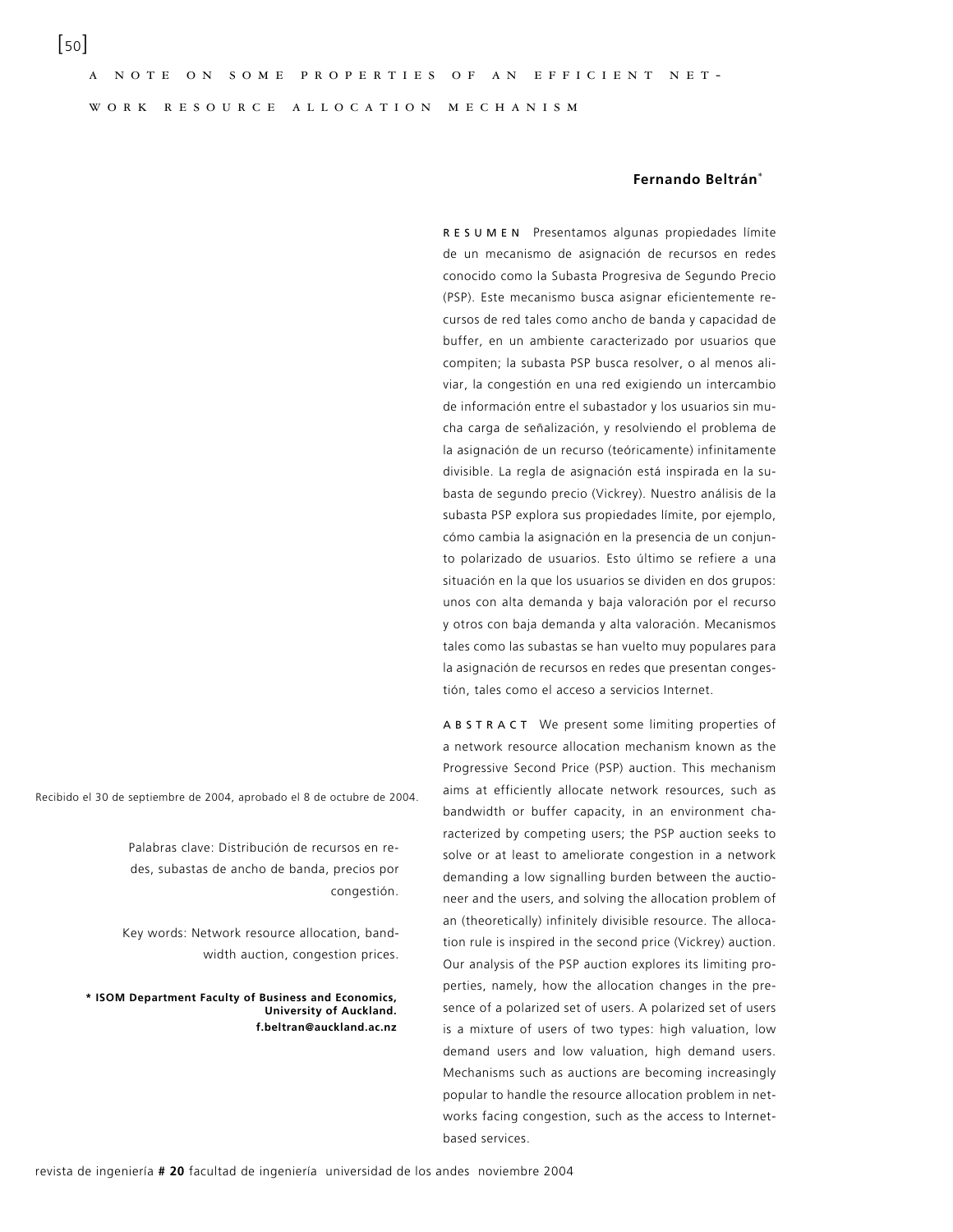#### I N T R O D U C T I O N

A key aspect in the development of the Internet access market and, consequently, the commercial use of broadband IP applications is the issue of efficient allocation of networks resource, more specifically bandwidth. If the fact that many users trying to gain access to a – frequently- scarce resource, induces congestion in the network, then there is a need for a market approach to pricing of congestion in Internet. Negative externalities arise when resources such as bandwidth and buffer space are shared by users unable to coordinate their actions. Therefore, the network administration should consider an efficient allocation of resources in order to share dispersed resources among users who are also dispersed. Besides, as networks incur in costs to deliver their services, pricing serves a double purpose of cost recovering and, hopefully, efficient allocation.

This note presents a brief overview of selected sources of the literature on pricing network resources under congestion. The latter serves the main purpose of studying some limiting properties of a theoretical mechanism for pricing under congestion: the Progressive Second Price (PSP) auction [Semret, 1999]. The methods in the literature seemed to have evolved from some purely engineeringoriented whereby central control is the key, up to methods that acknowledge the complex characteristics of economic agents competing for resources in the context of access to bandwidth and that use the principles of a branch of economics called mechanism design. The analysis of the auction explores some of the limiting properties of the PSP auction, namely, how the allocation changes in the presence of a polarized set of users. A polarized set of users is a mixture of users some of which have a high demand but a low willingness to pay per unit of the resource and others whose demand is relatively low with a higher per unit willingness to pay.

# 1. EN GINEERING APPROACH T O P R I C I N G

The goal of an efficient network resource pricing mechanism is to optimally allocate network resources among users while both satisfying their needs and controlling congestion. A formidable challenge to ISPs and other sellers of networks access is to design a price scheme that solves or at least ameliorates congestion, which is responsible for delays and degradation of a network's overall performance. In the presence of network congestion, users would prefer to adjust their demand for capacity. Nevertheless, Internet has not provided economic but engineering tools to solve for network resource allocation. Users of Internet pay a flat rate for access, regardless of their traffic patterns or quality of service needs. As long as traffic grows and congestion becomes a sensitive issue, more and more users would be willing to pay differentiated rates for differentiated services

The technical literature introduces several pricing schemes, which are described below. The most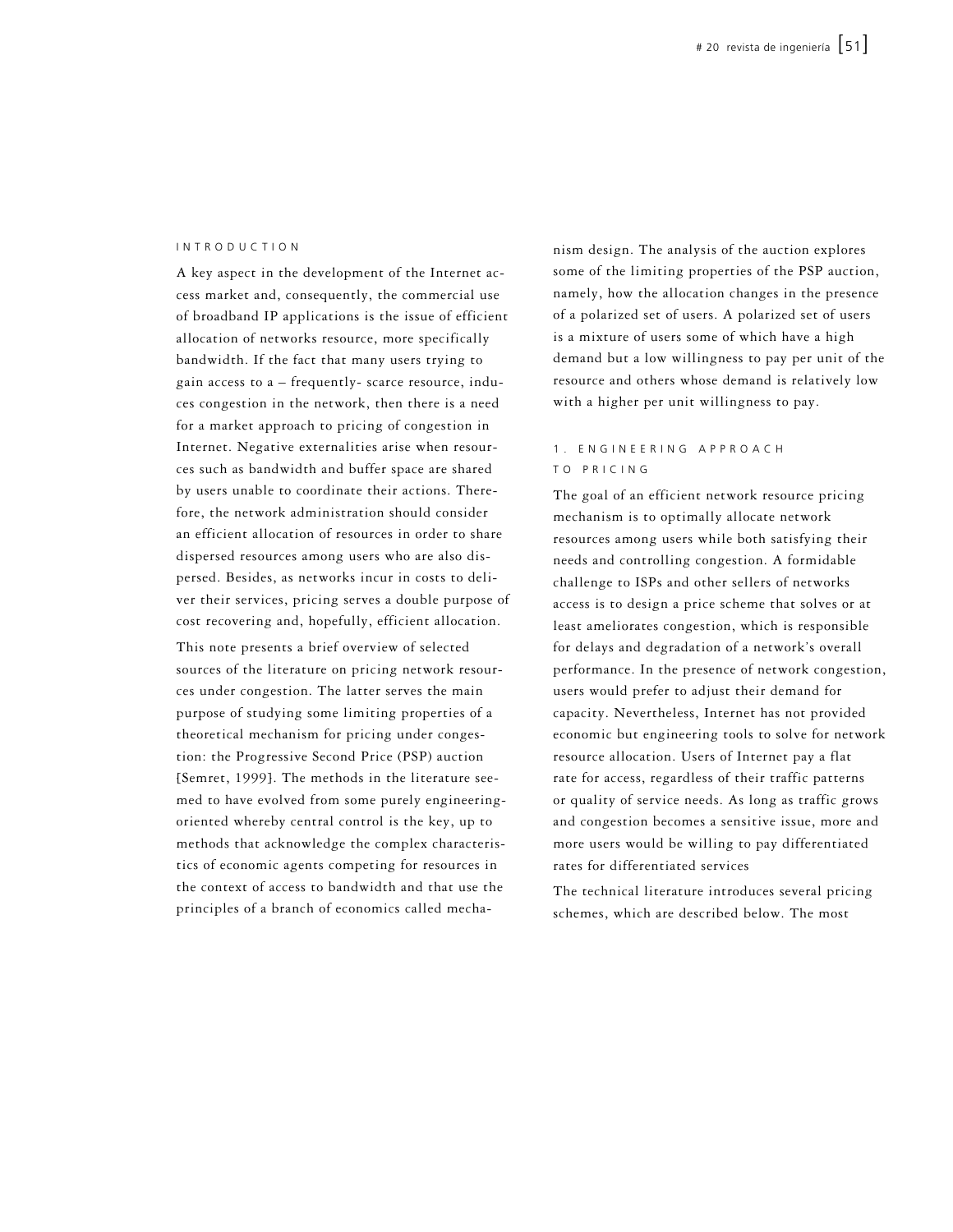prevalent of the pricing schemes is the flat rate, by which any user will pay a fixed amount for a fixed bandwidth (Bailey, 1999). Congestion is dealt with on a "best effort" basis in accordance to the Transmission Control Protocol (TCP). One of the most important effects of such tariff policy is the network externalities, which stimulate the growth in connections and consequently in traffic. On the other hand, billing costs to the provider are kept low.

Clark (Clark, 1995) has proposed to distribute the main features of the service, such as capacity, among the users based not on guarantees but on expectations; since it would be useless to guarantee a given performance level during a certain time of the day, it would turn out to be more logical to think of the performance a user would expect from the network service. Such performance is defined as the largest amount of information a user would send constrained to a preset latency at a given transference rate.

Cost-based priority-based pricing was originally proposed by McLean and Sharkey (McLean and Sharkey, 1994), using Aumman-Shapley prices and the Shapley value to find access prices as a function of the users' transfer rates in an architecture model that uses a first-in first-out (FIFO) priority queue model. A paper extending the use of cooperative games shows (Beltrán and García, 2001) the feasibility of obtaining congestion dependent prices in a network, establishing simultaneously diffe-

rent quality-of-service levels among the users. This approach recognizes and quantifies the effects of congestion, efficiently allocating the cost of congestion to users.

#### 2. MARKET APPROACH TO PRICING

A different approach is taken by the DifffServ architecture model which intends to address the issue of providing quality of service (QoS) guarantees to multiple sources of traffic. The basic idea behind the Diffserv model is to decentralize QoS provision to the level of independent domains, each with a "bandwidth broker" (Parameswaran et al., 2001). Such broker makes admission decisions of applications based on local allocation policies and once the application is accepted, the broker marks each packet as belonging to one of a handful of classes.

A new trend in pricing is the introduction of usagebased charging schemes (Tuffin, 2001); several works consider the users' willingness to pay and the congestion of the network; more precisely they propose that transfer rates be adjusted according to such considerations (Kelly, 1998). Another solution, which includes auctioning for priority, is the "smart market" approach (McKie-Mason and Varian, 1994). This approach is incentive compatible in that a user sets the bid price in each packet equal to her true valuation, implying the lowest possible information requirement. Nevertheless, the engineering costs of sorting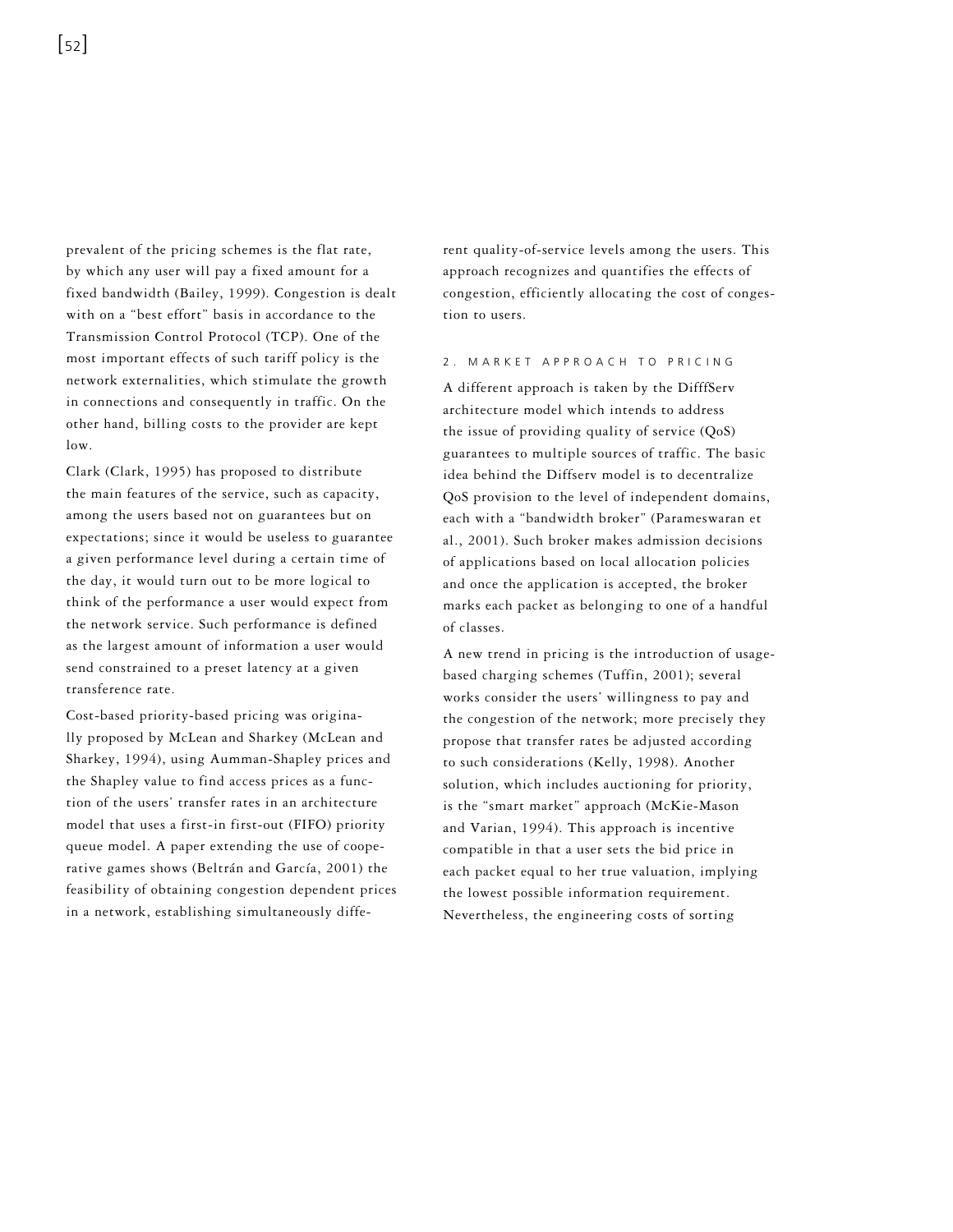packets by bid price and other functions are very high, rendering the mechanism not feasible for implementation under current technology.

Some recent literature addresses the issue of auctions for bandwidth instead of dealing with auctions for individual packets (Lazar and Semret, 2001), (Semret, 1999) (Semret et al., 1999) (Semret et al. 2000). Such works introduce the use of auctions for sharing network resources.

## 3. THE PROGRESSIVE SECOND PRICE ( P S P ) A U C T I O N

Semret (Semret, 1999) proposes a game theoretic approach to the objective of a more efficient and fair utilization of shared resources; such approach, called networking games, results in mechanisms where intelligence and decision making is distributed. In a network the interacting agents acquire resources from the network on behalf of applications which need bandwidth and buffer space. Outcomes as efficient as those of a central controller may be collectively achieved if appropriate rules of interaction are introduced. Semret proposes that pricing can be resolved within the engineering of the network, overcoming the ex-post price structure generally imposed on most networks; his mechanism is called the Progressive Second Price (PSP) auction. PSP is based on two aspects of mechanism design (Williams, 1986): realization and Nash implementation. Realization means the design of a message process (exchange of information between agents

and the centre) enabling the achievement of a certain objective. Nash implementation means that allocation rules are designed with incentives, driving the players to equilibrium where the desired allocation is achieved.

An interesting, and economically attractive characteristic of PSP is that *"the exchanged messages are as small as possible, while still conveying enough information to allow resource allocation and pricing to be performed without any a-priori knowledge of demand, and the amount of computation at the center is minimized"* (Semret, 1999).

The auction consists of players submitting bids (a player i declares his desired shared  $q_i$  of the total resource and a price  $p_i$  he is willing to pay for it) and the auctioneer allocating shares of the resource to the players based on their bids. The PSP auction allocation rule assigns player i a bandwidth which is equal to the minimum value between his capacity bid,  $q_i$ , and the remaining capacity resulting from the total capacity Q minus the sum of all those capacity bids,  $q_k$ , whose price bids are greater than or equal to i's price bid, that is,  $p_k > p_i$ . In other words, the allocation rule is:

$$
a_i(s) = \min(q_i, \underline{Q}_i(p_i, s_{-i}))
$$

where

$$
\sum_{j=1}^{e} (p_{i}, s_{-i}) = \left[ Q - \sum_{p_{k} \ge p_{i}, k \neq i} q_{k} \right]
$$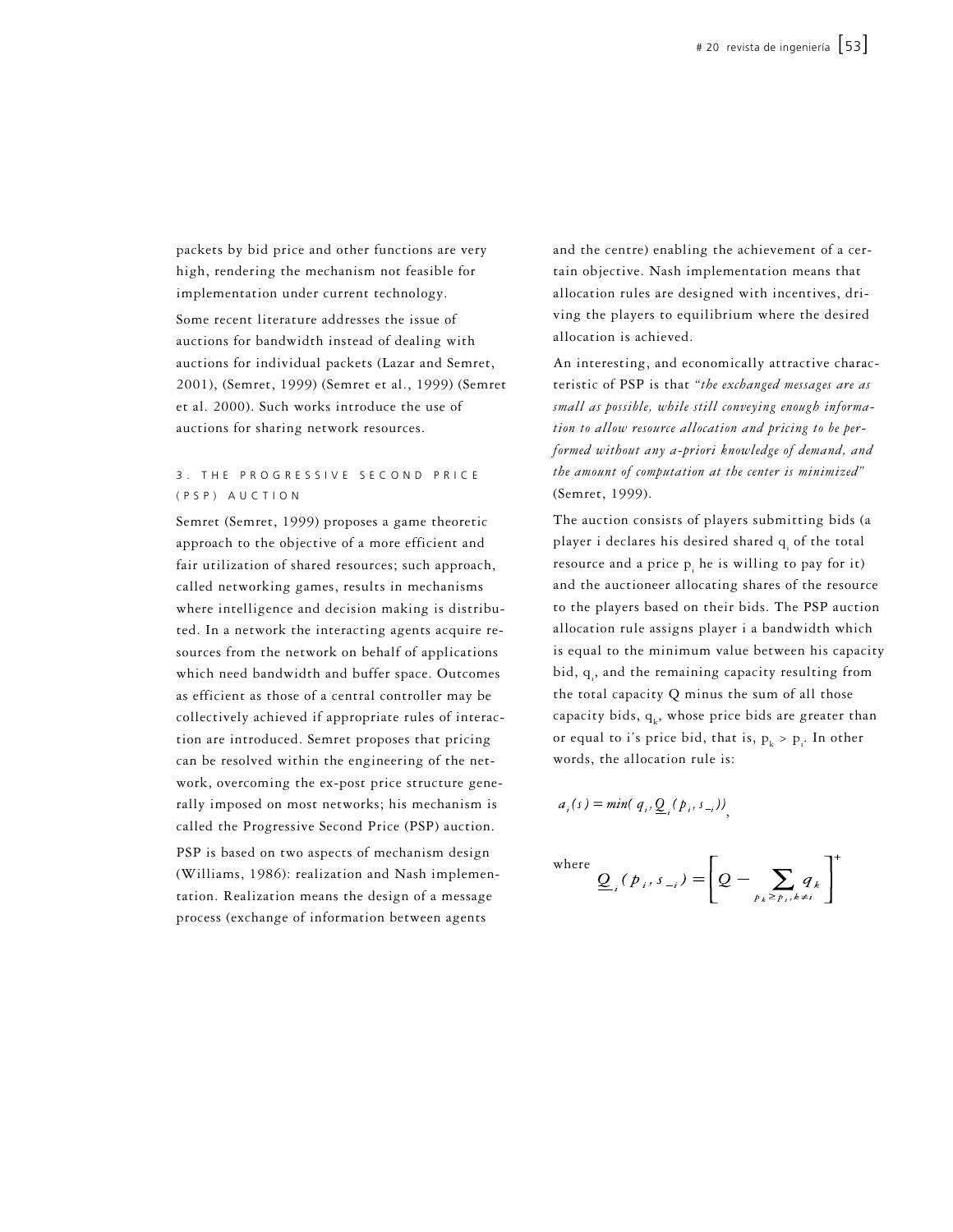and  $s = (p_i, s_{i})$  represents the set of biding prices by  $i - p_i$  – and by the rest of the players –  $s_{-i}$ .

The cost to any agent i is the sum of the products of each price bid made by every agent j (different from i) times her incremental allocated capacity, that is, the difference between the capacity allocated to j, if j were not participating, and her allocated capacity when he participates. In other words, the pricing rule is:

$$
c_i(s) = \sum_{j \neq i} p_j [a_j(0; s_{-i}) - a_j(s_i, s_{-i})]
$$

As Semret puts it, (Semret, 1999) in a PSP auction what a player pays for his allocation is covering the opportunity cost incurred at by the exclusion of those bidders due to i's bid. In a way, the mechanism "compensates" the auctioneer for any losses he might have when not allocating any part of the resources to those who have "lost" the auction to i.

## 4. AN EXAMPLE OF THE APPLICATION OF THE PSP AUCTION

We can illustrate how PSP works with a simple example, where 5 potential users contend for bandwidth owned by an ISP. The ISP has a T2 channel, able to deliver at 6.312 Mbps. As an illustration of a case when no congestion charges are levied, consider only 4 users as shown in Table 1. As can be seen, the aggregated demand, 3.472 Mbps, does not exceed the total capacity of the channel. Therefore

each player gets the capacity that he requires and the congestion price charged is zero.

| Total Bandwidth                        |                             | 6.312 Mbps |  |
|----------------------------------------|-----------------------------|------------|--|
| Reference price <sup>1</sup> of 1 Mbps |                             |            |  |
| Player                                 | Bandwidth (q <sub>.</sub> ) | Bid(p)     |  |
|                                        | 1.544                       | 0.323      |  |
|                                        |                             |            |  |
|                                        | 1 544                       | 0.394      |  |
|                                        | 0.128                       | 0.927      |  |
|                                        | 0.256                       | 0.854      |  |
| Table 1                                |                             |            |  |

If the channel was to be shared by the same users plus a new one demanding the whole T2 capacity, that is, player 2 asking for 6.312 Mbps at a rather low price –one that is barely matching the lowest existing bid-, the bandwidth allocated to each player and the charges would vary as shown in Table 2.

| Player                   | Bandwidth | Bid   | Allocation | Price |
|--------------------------|-----------|-------|------------|-------|
|                          | $q_i$     | $P_i$ | a.         | $c_i$ |
|                          | 1.544     | 0.323 | 1.544      | 0.497 |
| $\overline{2}$           | 6.312     | 0.322 | 2.840      | 1.444 |
| $\overline{\mathcal{L}}$ | 1.544     | 0.394 | 1.544      | 0.497 |
| 4                        | 0.128     | 0.927 | 0.128      | 0.041 |
| 5                        | 0.256     | 0.854 | 0.256      | 0.082 |
| Table 2                  |           |       |            |       |

The total bandwidth allocated is the total available, and the lowest bid gets only a fraction of its demand.

The example here illustrates a situation where the set of users is a mixture of some users with a high demand but a low per-unit willingness to pay for the resource and others whose demand is relatively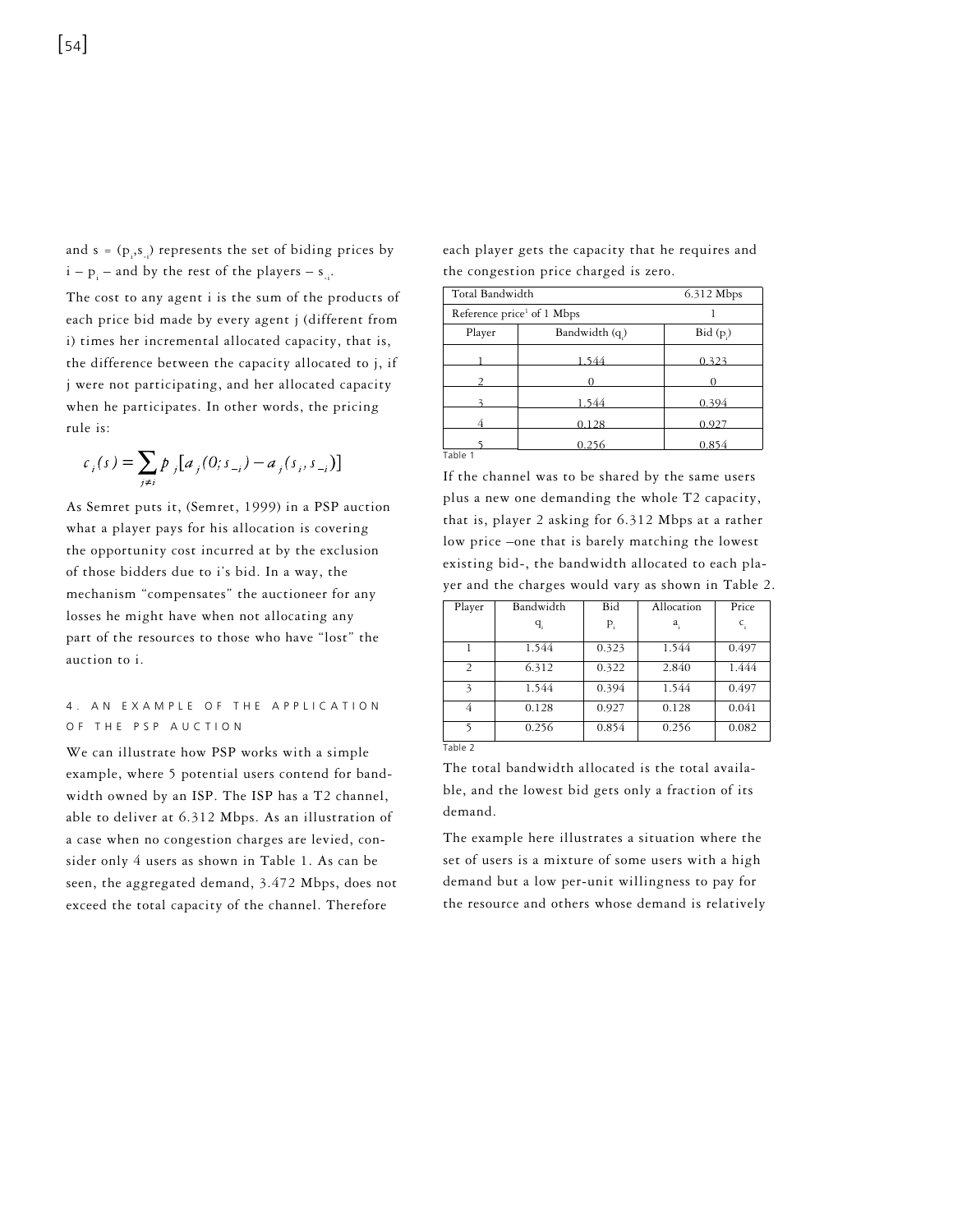low with a higher per-unit willingness to pay. In some sense we can say that the set of users is polarized. This could be interpreted as a case in which an access provider has two types of customers: retail customers and access resellers.

Let us see what would happened if, in the process of seeking for more capacity, player 2 decided to bid higher while the other bidders' bids remained the same. After all, they are getting what they want and player 2 is not.

Charts 1and 2 show how the auctioneer would allocate bandwidth and price to each player, had player 2 changed her (initial) bid. This analysis is based on comparative statics and is not aimed at finding equilibriums. Semret (Semret, 1999) shows how players adjust their bids to get a new equilibrium whenever an existing equilibrium is disturbed by an action (a new bid) of one of the players and the auctioneer changes the allocation accordingly.

Our intention here is to illustrate the effects of different bids by a player whose characteristics resemble those of a reseller or access provider. The results show that player 2 must beat higher valuations, expressed in her competitor's bids, if she wanted a bigger portion of the resource. Such result is not surprising; however, it is an interesting feature of the PSP auction to observe that as long as player 2 matches subsequent higher bids, PSP punishes those bidders whose bids are equal<sup>2</sup>. Once player  $2's$ bid overpasses a rival bid, the latter gets excluded. The prices observed seem to reflect the exclusion-

<sup>1</sup> In this example price is not given in any actual currency; prices are quoted in relation to a representative unit price per Mbps.

<sup>2</sup> Notice how, when several bids tie, the total bandwidth allocated is not the total bandwidth offered.

principle, which states that 2 is covering the declared willingness to pay of those being excluded.

In the context presented here, it is worthwhile mentioning that one possible drawback of the mechanism is the exclusion of high-demand users –resellers and access providers- in favour of lowdemand users as long as the latter's bids are high enough. It is possible that such costs have an effect on the price quoted to the final users of the access provider.

# 5. THE DESIGN OF AN ALTERNATIVE M E C H A N I S M

The PSP auction is a very ingenious mechanism inspired in the Vickrey auction with the additional feature that its computation is not expensive. Furthermore, it does not impose a high information burden on users and, therefore, it becomes a very attractive idea as a market-oriented mechanism that is incentive compatible and individually rational (Semret, 1999).

At the centre of the design problem, lies the issue of whether a pricing mechanism can be realistically implemented given the complexities inherent to achieving efficiency and Nash implementation (Williams, 1986). PSP aims at solving the complexity, brought into the mechanism design process by the structure of the message sent from a player to the auctioneer. In fact, PSP achieves the economic objectives of incentive compatibility and efficiency, while demanding a small signalling load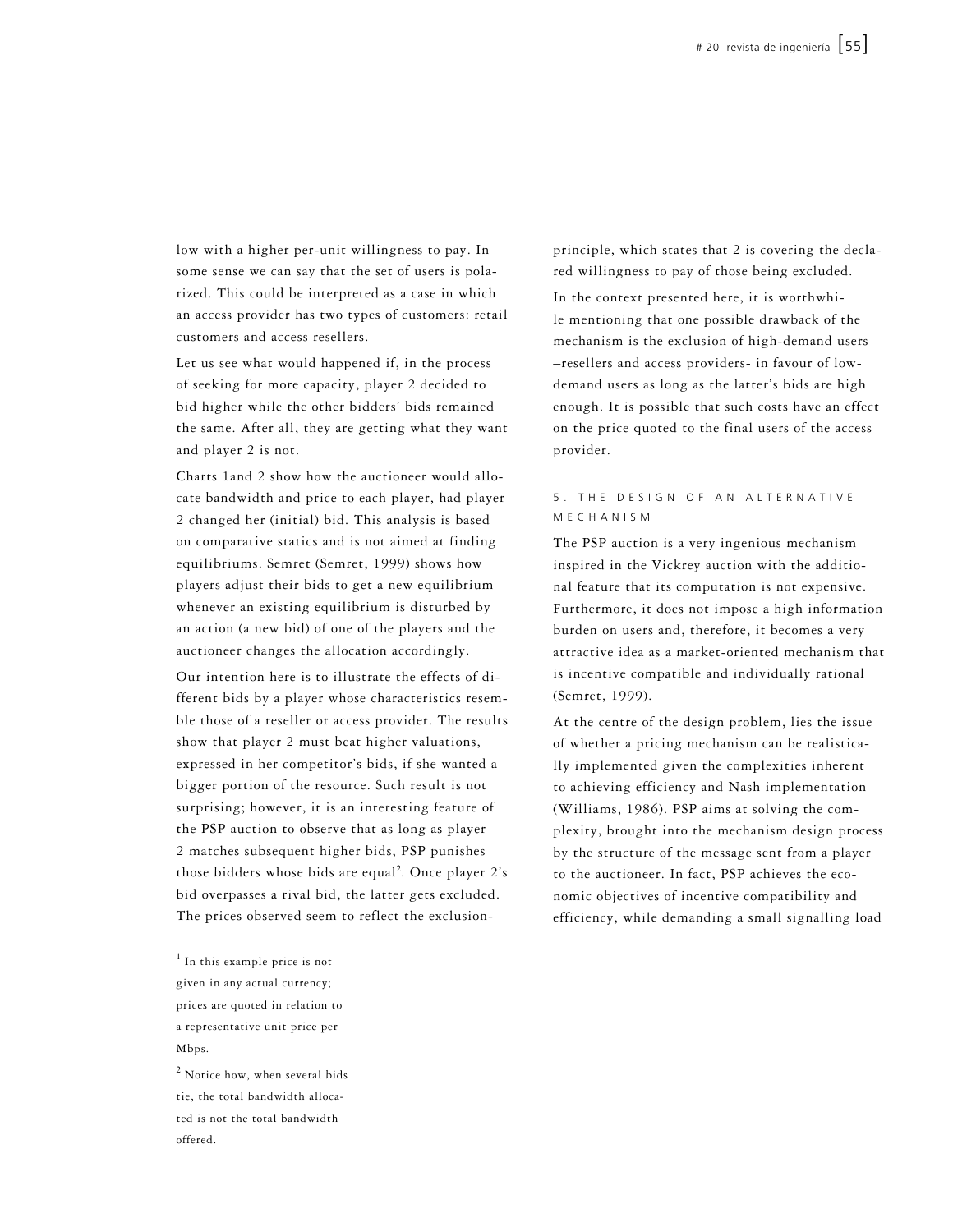and a computationally simple allocation rule (Semret et al., 2000).

There is a key aspect in making a pricing mechanism attractive to a network resource seller: how well it does away with revenues. The PSP auction does not seem to address such issue since it focuses on achieving incentive compatibility and simplicity in computation and signalling. In spite of its simplicity, the PSP auction only allows the exchange of messages that reflect how much a user values a given amount of bandwidth; after all, it is common that a user is just trying to get a much defined amount of bandwidth. One can wonder whether allowing users to express their bids as a continuous

function of bandwidth, might improve the trade-off between maximizing the auctioneer's revenue and achieving efficiency while keeping the message process as simple as possible.

One way to start is to think of the message process as a pair (a, b), which indicates the intersect (a) and the slope (b) of an affine function representing the user's demand function. Thus, any user would reveal her willingness to pay for different amounts of bandwidth, letting her reflect changes in her valuation (marginal valuation) for different units of the resource. This might reflect the fact that the user has a certain degree of flexibility on her demand for bandwidth, and is not committed to a unique amount.



Chart 1: Bidders allocated bandwidths change when player 2 decides to change her bidding price. All other bids remain constant.



Chart 2: Bidders' allocated prices change when player 2 decides to change her bid. All other bids remain constant. (Prices for players being excluded are defined by the auction in spite of not being allocated<br>any bandwidth; in such case one can interpret such price as one that would be charged to a player if she increased her bid and beat her nearest wining rival).